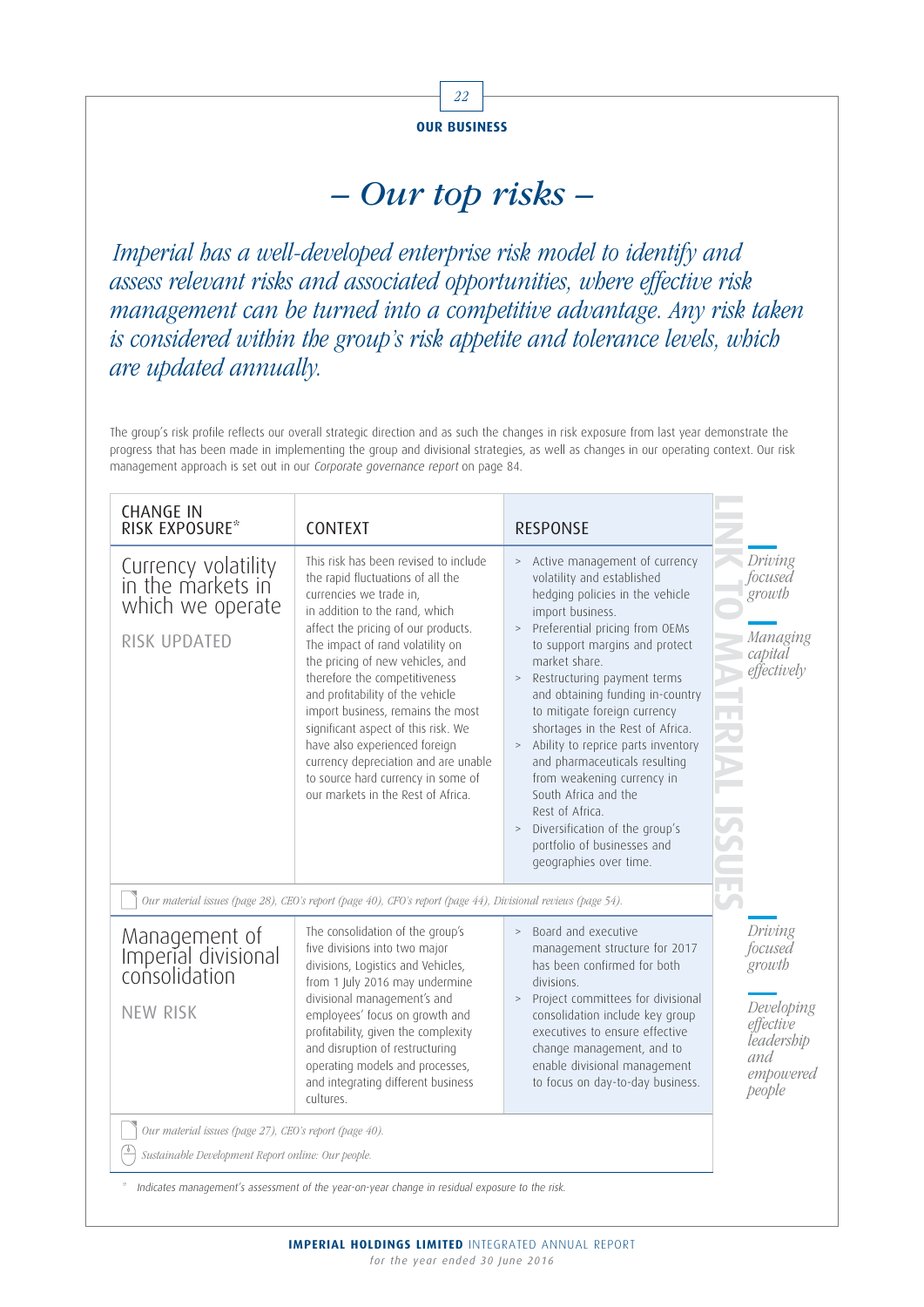|                                                                                    | 23                                                                                                                                                                                                                                                                                                                                                                                                                                                                                                                                                                                                                                                                                                                                                                                              |                                                                                                                                                                                                                                                                                                                                                                                                                                                                                                                                                                                                                                                                                                                                                |                                                                                                                              |
|------------------------------------------------------------------------------------|-------------------------------------------------------------------------------------------------------------------------------------------------------------------------------------------------------------------------------------------------------------------------------------------------------------------------------------------------------------------------------------------------------------------------------------------------------------------------------------------------------------------------------------------------------------------------------------------------------------------------------------------------------------------------------------------------------------------------------------------------------------------------------------------------|------------------------------------------------------------------------------------------------------------------------------------------------------------------------------------------------------------------------------------------------------------------------------------------------------------------------------------------------------------------------------------------------------------------------------------------------------------------------------------------------------------------------------------------------------------------------------------------------------------------------------------------------------------------------------------------------------------------------------------------------|------------------------------------------------------------------------------------------------------------------------------|
|                                                                                    | <b>OUR BUSINESS &gt; OUR TOP RISKS</b>                                                                                                                                                                                                                                                                                                                                                                                                                                                                                                                                                                                                                                                                                                                                                          |                                                                                                                                                                                                                                                                                                                                                                                                                                                                                                                                                                                                                                                                                                                                                |                                                                                                                              |
|                                                                                    |                                                                                                                                                                                                                                                                                                                                                                                                                                                                                                                                                                                                                                                                                                                                                                                                 |                                                                                                                                                                                                                                                                                                                                                                                                                                                                                                                                                                                                                                                                                                                                                |                                                                                                                              |
| <b>CHANGE IN</b><br>RISK EXPOSURE*                                                 | <b>CONTEXT</b>                                                                                                                                                                                                                                                                                                                                                                                                                                                                                                                                                                                                                                                                                                                                                                                  | <b>RESPONSE</b>                                                                                                                                                                                                                                                                                                                                                                                                                                                                                                                                                                                                                                                                                                                                |                                                                                                                              |
| Acquisition<br>and business<br>integration                                         | As the group's acquisition<br>strategy expands, there is a risk<br>of entering markets that are not well<br>understood. Also, the group may<br>need to rely on outside partners<br>in this respect. After businesses<br>are acquired, their integration into<br>the group requires stringent and<br>pragmatic processes to ensure value<br>is not impaired.                                                                                                                                                                                                                                                                                                                                                                                                                                     | > Clearly defined expansion areas<br>have been identified.<br>Group mandate relating to<br>$\,>$<br>investments is in place.<br>Regular review of acquisition risks<br>$\, >$<br>and criteria at executive level.<br>Clear acquisition guidelines<br>$\, >$<br>defined and overseen by the<br>group investment committee.<br>> Formal authority limits are<br>adhered to.<br>Formal post-acquisition review<br>$\, >$<br>process.                                                                                                                                                                                                                                                                                                              | Driving<br>focused<br>growth                                                                                                 |
|                                                                                    | Our material issues (starting on page 26), CEO's report (page 40).                                                                                                                                                                                                                                                                                                                                                                                                                                                                                                                                                                                                                                                                                                                              |                                                                                                                                                                                                                                                                                                                                                                                                                                                                                                                                                                                                                                                                                                                                                |                                                                                                                              |
| Labour and<br>social disruptions                                                   | Increasing labour disruptions and<br>unprotected strikes are having an<br>adverse effect on our businesses and<br>customers, and impact our cost base.                                                                                                                                                                                                                                                                                                                                                                                                                                                                                                                                                                                                                                          | > Active participation in industrial<br>labour councils.<br>> Agility and diversification of<br>supply chain channels.<br>Review of operational labour<br>$\, >$<br>plans to ensure continuity of<br>services.                                                                                                                                                                                                                                                                                                                                                                                                                                                                                                                                 | Developing<br>effective<br>leadership and<br>empowered<br>people<br>Strengthening<br>legitimacy<br>among all<br>stakeholders |
| Chairman's letter (page 36).<br>Sustainable Development Report online: Our people. |                                                                                                                                                                                                                                                                                                                                                                                                                                                                                                                                                                                                                                                                                                                                                                                                 |                                                                                                                                                                                                                                                                                                                                                                                                                                                                                                                                                                                                                                                                                                                                                |                                                                                                                              |
| Succession<br>and talent<br>management                                             | As a major determinant of<br>our success, the attraction<br>and retention of professional,<br>qualified and competent leaders<br>is imperative. The retirement of<br>key senior management over<br>the next five years elevates the<br>importance of succession planning,<br>requiring that we identify critical<br>positions and individuals to ensure<br>continuity. The limited pool of<br>qualified skills in South Africa, and<br>the impact of an ageing working<br>population in both our South African<br>and European businesses, are<br>challenges in accessing the talent<br>we need to resource our strategy.<br>Besides leadership skills, the group's<br>businesses depend on specialised<br>technical and customer-facing<br>skills, which need to be developed<br>and retained. | > A talent management<br>programme is in place focused<br>on developing the skills of the<br>group's 200 most senior leaders<br>and aligning these to our future<br>requirements.<br>> The talent management<br>programme is being extended<br>to the next level of senior<br>management.<br>Identification of key current and<br>$\, >$<br>future skills and aligning these<br>to development programmes in<br>progress.<br>Divisional and group training<br>$\, >$<br>and development programmes,<br>including specialist training<br>academies.<br>Coordinated transformation<br>$\,>$<br>policies and programmes<br>focused on development and<br>promotion of internal<br>candidates, and recruitment of<br>employment equity candidates. | Developing<br>effective<br>leadership and<br>empowered<br>people<br>Strengthening<br>legitimacy<br>among all<br>stakeholders |

\* Indicates management's assessment of the year-on-year change in residual exposure to the risk.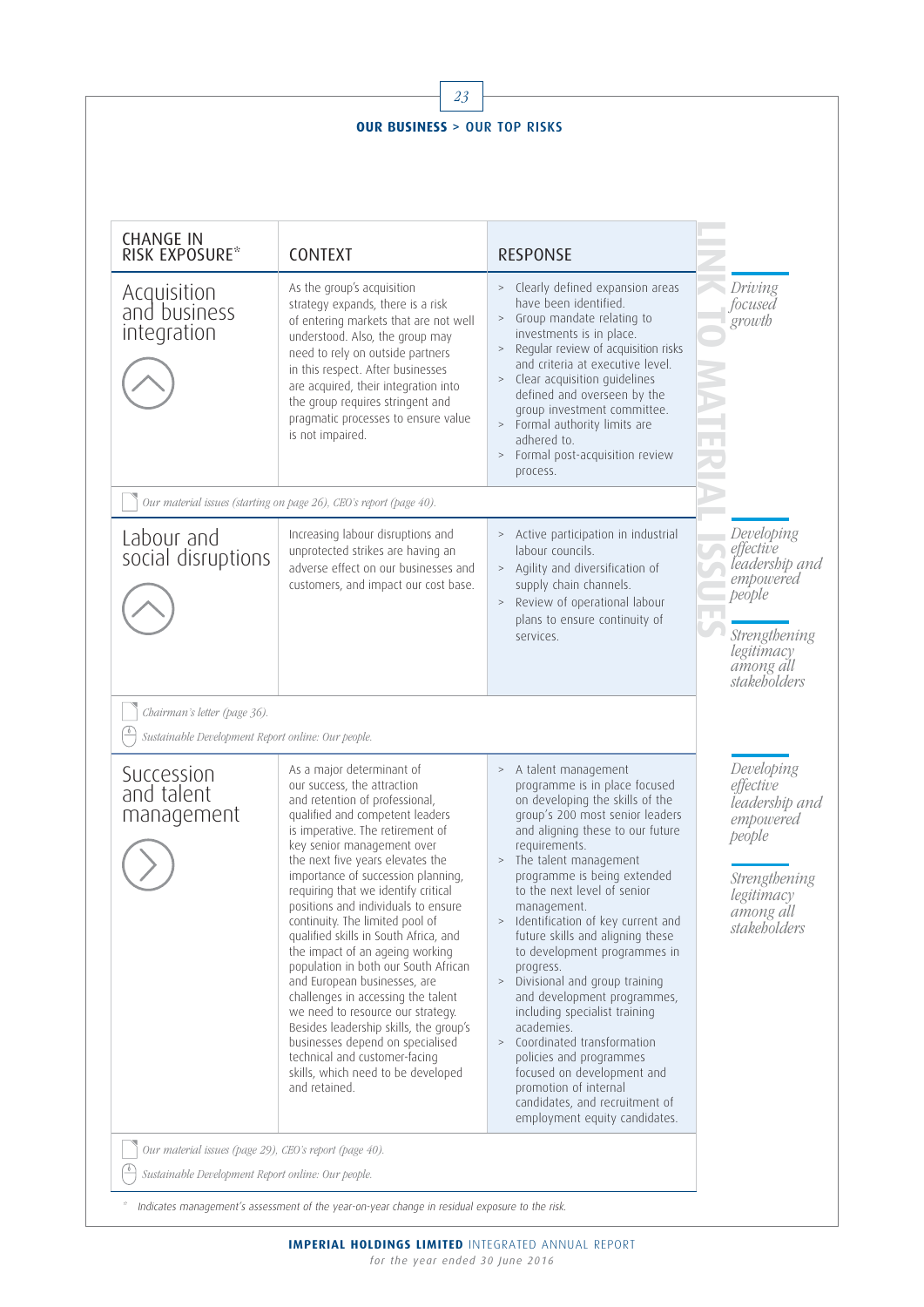| <b>OUR BUSINESS &gt; OUR TOP RISKS</b>                                      |                                                                                                                                                                                                                                                                                                                                                                                                                                                                                                                                                                                                                                                                                                     |                                                                                                                                                                                                                                                                                                                              |                                                                    |  |  |
|-----------------------------------------------------------------------------|-----------------------------------------------------------------------------------------------------------------------------------------------------------------------------------------------------------------------------------------------------------------------------------------------------------------------------------------------------------------------------------------------------------------------------------------------------------------------------------------------------------------------------------------------------------------------------------------------------------------------------------------------------------------------------------------------------|------------------------------------------------------------------------------------------------------------------------------------------------------------------------------------------------------------------------------------------------------------------------------------------------------------------------------|--------------------------------------------------------------------|--|--|
| <b>CHANGE IN</b><br>RISK EXPOSURE*                                          | CONTEXT                                                                                                                                                                                                                                                                                                                                                                                                                                                                                                                                                                                                                                                                                             | <b>RESPONSE</b>                                                                                                                                                                                                                                                                                                              |                                                                    |  |  |
| Credit extension<br>and client<br>affordability<br>in the retail<br>markets | The growth in our Vehicles division<br>(including financial services)<br>is dependent on the ability of<br>customers to access credit and<br>the appetite of banks to lend. The<br>indebtedness of the South African<br>consumer and rising interest rates<br>are therefore cause for concern.                                                                                                                                                                                                                                                                                                                                                                                                      | > Market assessment of client<br>affordability.<br>> Monitoring of bank appetite to<br>extend credit.<br>> Building alliances with multiple<br>banks.<br>> Growing annuity revenue<br>streams.<br>Diversification of the group's<br>$\, >$<br>portfolio of businesses and<br>geographies over time.                          | Driving<br>focused<br>growth                                       |  |  |
| Divisional reviews/Vehicles (page 62).                                      |                                                                                                                                                                                                                                                                                                                                                                                                                                                                                                                                                                                                                                                                                                     |                                                                                                                                                                                                                                                                                                                              |                                                                    |  |  |
| Slow growth<br>in the South<br>African and<br>European<br>economy           | Given the high market shares in our<br>domestic businesses, which prevent<br>acquisitive growth, their performance<br>is linked to that of the broader<br>economy. The outlook for economic<br>growth in South Africa is poor, which<br>will impede growth in our local<br>Logistics and Vehicles businesses.<br>Also, further downgrades of the<br>South African sovereign rating<br>could adversely impact the group's<br>credit rating, affecting our cost of<br>capital. In Europe, the subdued<br>rate of economic growth and the<br>uncertainty around the economic<br>impact of the UK leaving the<br>European Union, may impact the<br>growth potential of our businesses in<br>the region. | > Focus on niche products and<br>services in our current offerings.<br>> Ensuring agility in our operating<br>model.<br>> Organic and acquisitive growth<br>strategies focused on<br>diversification across sectors and<br>geographies.<br>> Rigorous control of costs and<br>working capital.                               | Driving<br>focused<br>growth<br>Managing<br>capital<br>effectively |  |  |
|                                                                             | Our operating context (page 34), CEO's report (page 40), CFO's report (page 44), Divisional reviews (starting on page 54).                                                                                                                                                                                                                                                                                                                                                                                                                                                                                                                                                                          |                                                                                                                                                                                                                                                                                                                              |                                                                    |  |  |
| Third-party<br>dependence<br>and reliance                                   | We are dependent on our<br>relationships with OEMs in our<br>Vehicles division, and must comply<br>with the agreements we have with<br>them. In the Logistics division we<br>manage a complex network of<br>suppliers, including sub-contractors,<br>on whom we rely to deliver<br>superior service to our clients.                                                                                                                                                                                                                                                                                                                                                                                 | Proactive engagement with<br>OEMs as well as relationship<br>and contract satisfaction<br>management with key suppliers<br>and clients.<br>> Formalised and proactive<br>management of service and<br>product level expectations.<br>Ongoing oversight and<br>$\, >$<br>monitoring of contract renewals<br>and negotiations. | Driving<br>focused<br>growth                                       |  |  |